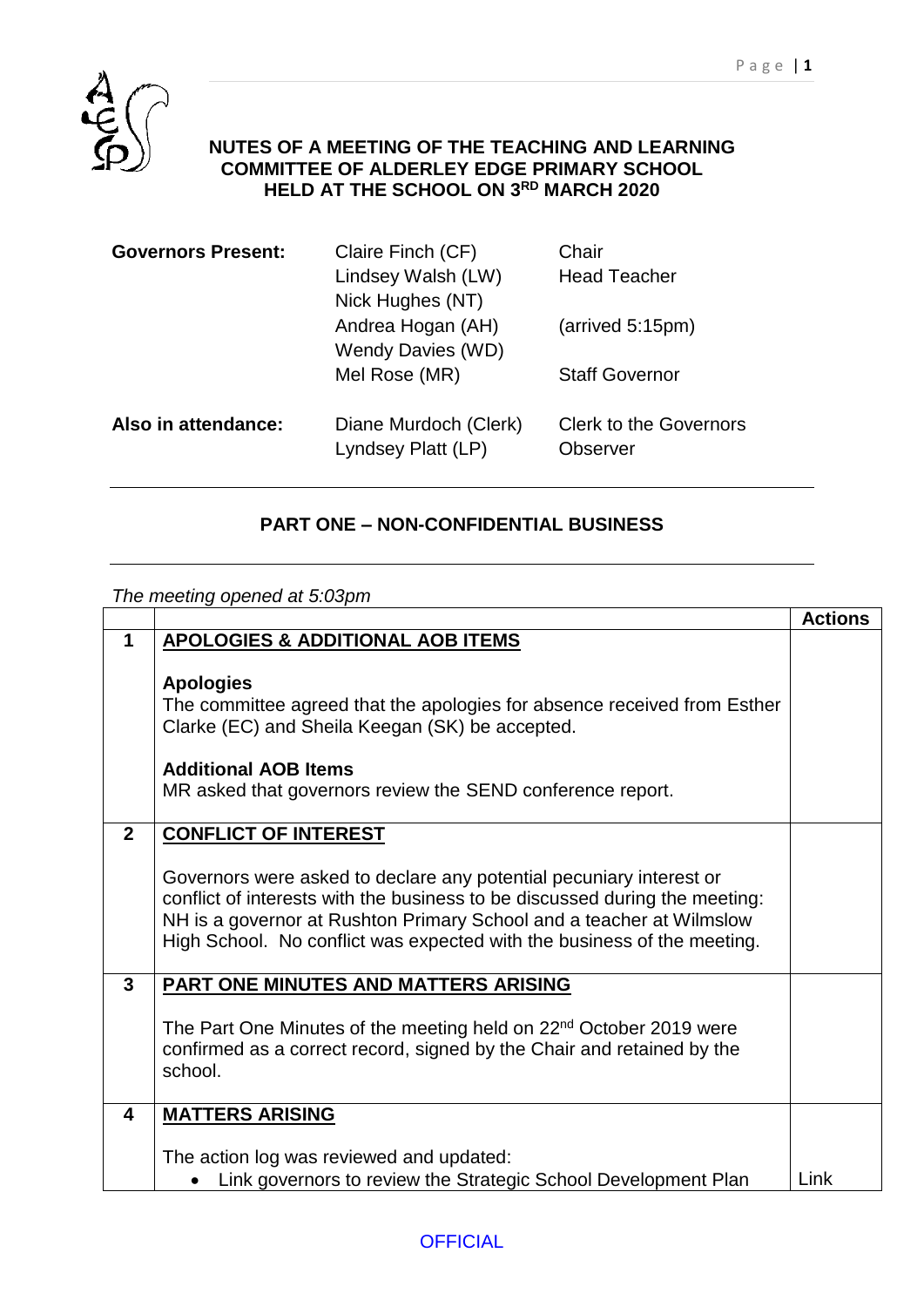|                | (SSDP) in the context of link visits – ongoing.<br>Governors to read and engage with the Governor Development<br>$Plan - ongoing$<br>Item 7: SK to post visit details on GVO – CF to follow up with SK<br>$\bullet$<br>Item 8: Home School Agreement - ongoing<br>$\bullet$<br>Item 9: Approval of SSDIP – ongoing<br>$\bullet$        | G'nors<br>All<br>G'nors<br>SK/CF<br><b>Clerk</b><br><b>Clerk</b> |
|----------------|----------------------------------------------------------------------------------------------------------------------------------------------------------------------------------------------------------------------------------------------------------------------------------------------------------------------------------------|------------------------------------------------------------------|
|                | All other actions had been completed.                                                                                                                                                                                                                                                                                                  |                                                                  |
| 5              | <b>GOVERNOR LINK REPORTS</b>                                                                                                                                                                                                                                                                                                           |                                                                  |
|                | Governor link reports for this year have been uploaded to the GVO.<br>Governors agreed to review and comment upon the link reports via the<br>GVO.                                                                                                                                                                                     |                                                                  |
|                | Action: Governors to undertake the following visits during the summer<br>term and upload reports to the GVO:<br>$RE - TS$ to arrange<br>EYFS - SK to arrange<br>$\bullet$                                                                                                                                                              | <b>TS</b><br><b>SK</b>                                           |
|                | Computing; Music & Performing Arts - WD to arrange<br>$\bullet$<br>Sports & Sports Premium; Geography; Attendance - AH to arrange<br>$\bullet$                                                                                                                                                                                         | <b>WD</b><br>AH                                                  |
|                | WD to do a further Science visit in conjunction with the Computing visit.                                                                                                                                                                                                                                                              | <b>WD</b>                                                        |
| 6              | <b>STAFFING</b>                                                                                                                                                                                                                                                                                                                        |                                                                  |
|                | <b>Teacher Workload Survey</b><br>The results of the recent survey had been made available via the GVO<br>prior to the meeting together with a comparison to the results of the<br>previous survey. Governors noted that there was a positive trend and staff<br>were reporting a good work/life balance. Staff absence levels are low |                                                                  |
|                | The Chair asked governors to consider ways of monitoring the HT's<br>workload.                                                                                                                                                                                                                                                         |                                                                  |
| $\overline{7}$ | <b>GOVERNOR TRAINING</b>                                                                                                                                                                                                                                                                                                               |                                                                  |
|                | WD has booked places on governor training courses for 'Curriculum' and<br>'Teaching, Learning and Assessment'.                                                                                                                                                                                                                         | <b>WD</b>                                                        |
|                | AH is to do Lockdown training and Exclusions training.                                                                                                                                                                                                                                                                                 | AH                                                               |
|                | The Chair had highlighted gaps in governor training for Exclusions and<br>Complaints via the GVO and asked for governors to undertake training<br>accordingly.                                                                                                                                                                         | All<br>G'nors                                                    |
| 8              | <b>GVO</b>                                                                                                                                                                                                                                                                                                                             |                                                                  |
|                | Governors agreed that the GVO is a helpful tool for governance.                                                                                                                                                                                                                                                                        |                                                                  |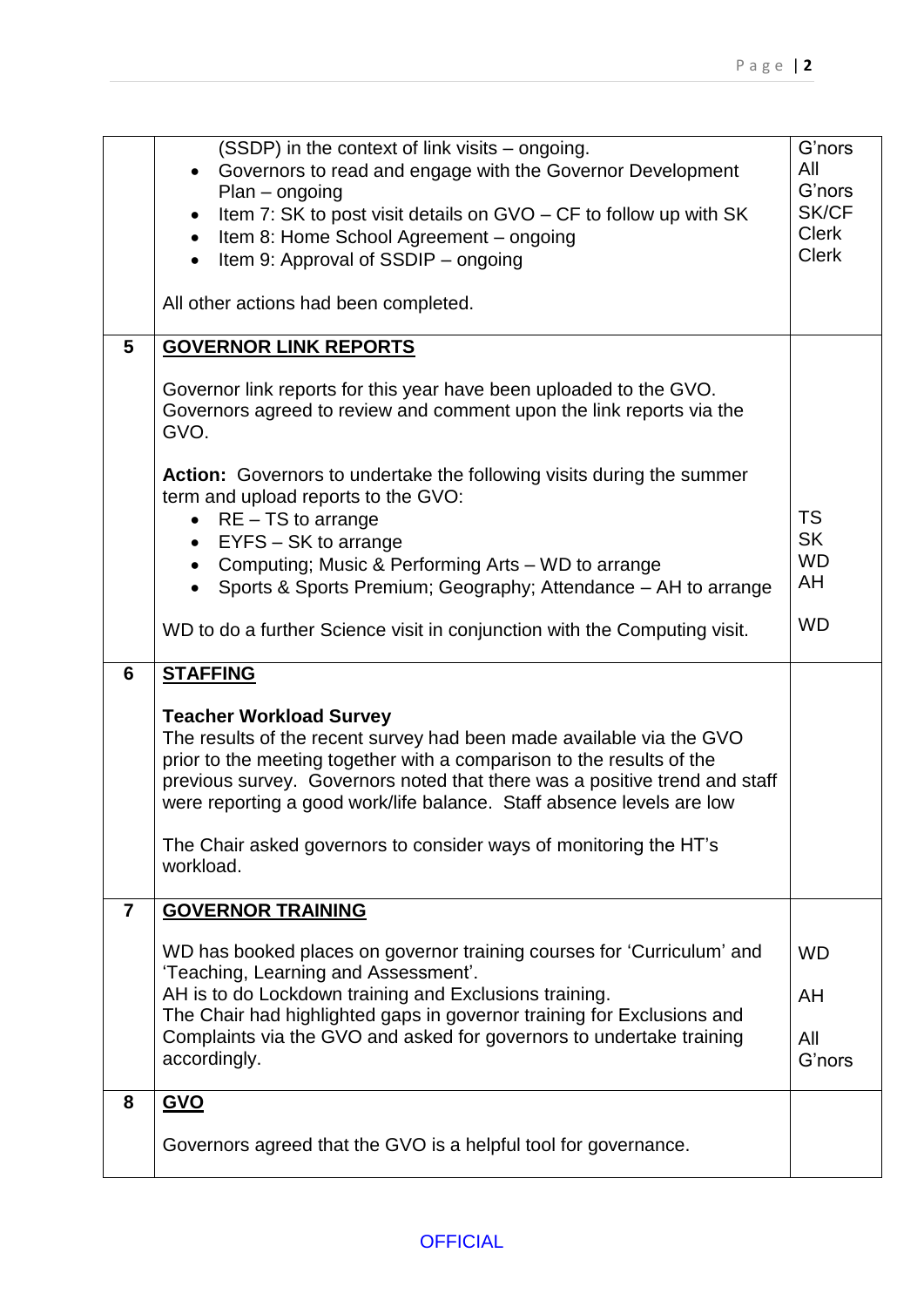| 9  | <b>POLICIES</b>                                                                                                                                                                                                                                                                                                                                                                                                                                                                                              |                          |
|----|--------------------------------------------------------------------------------------------------------------------------------------------------------------------------------------------------------------------------------------------------------------------------------------------------------------------------------------------------------------------------------------------------------------------------------------------------------------------------------------------------------------|--------------------------|
|    | The following policies had been reviewed and approved via the GVO prior<br>to the meeting:                                                                                                                                                                                                                                                                                                                                                                                                                   |                          |
|    | Exclusion (to be approved at FGB)                                                                                                                                                                                                                                                                                                                                                                                                                                                                            | <b>FGB</b>               |
|    | $10 -$ Medicines<br>$\bullet$<br>• 21 - Behaviour (to be approved at FGB)                                                                                                                                                                                                                                                                                                                                                                                                                                    | <b>FGB</b>               |
|    | $\bullet$ 27 – Equal Opportunities                                                                                                                                                                                                                                                                                                                                                                                                                                                                           |                          |
|    | $\bullet$ 34 – Extra Curricular Activities                                                                                                                                                                                                                                                                                                                                                                                                                                                                   |                          |
|    | $\bullet$ 57 – First Aid<br>$\bullet$ 64 – EAL                                                                                                                                                                                                                                                                                                                                                                                                                                                               |                          |
|    | • 68 – Bullying Prevention (to be approved at FGB)                                                                                                                                                                                                                                                                                                                                                                                                                                                           | <b>FGB</b><br><b>FGB</b> |
|    | • 89 – Extremism and Radicalisation (to be approved at FGB)<br>107 – Peer on Peer Abuse                                                                                                                                                                                                                                                                                                                                                                                                                      |                          |
|    | 108 - Medical Needs<br>The Behaviour policy had been reviewed by React UK Training & School<br>Positive Handling. The Bullying Prevention policy had been significantly<br>updated and the School Council had produced their own pupil version<br>which was distributed to governors. Both versions of the policy will be<br>issued to parents.                                                                                                                                                              |                          |
|    | Following the review of the Medical Needs policy, CF noted the need to<br>check the Administering Medicines record.                                                                                                                                                                                                                                                                                                                                                                                          |                          |
|    | Action: To check the Administering Medicines record during the next<br><b>SEND link visit.</b>                                                                                                                                                                                                                                                                                                                                                                                                               | <b>CF</b>                |
|    | Action: To place approval of Exclusion; Behaviour; Bullying Prevention;<br>Extremism and Radicalisation policies on the spring 2020 FGB agenda.                                                                                                                                                                                                                                                                                                                                                              | <b>Clerk</b>             |
| 10 | <b>MAINTAINED SCHOOL IMPROVEMENT PARTNERSHIP (MSIP)</b>                                                                                                                                                                                                                                                                                                                                                                                                                                                      |                          |
|    |                                                                                                                                                                                                                                                                                                                                                                                                                                                                                                              |                          |
|    | The Local Authority (LA) are providing support and networking<br>opportunities to maintained schools via MSIP which provides collaborative<br>projects and training. Cheshire East is divided into three areas and the<br>school is one of 34 schools in the north area. Each area has £5,000 to<br>provide training. The courses are free to attend but the school has to meet<br>the costs of providing any supply cover required. Staff had attended<br>training days for Reading and subject leadership. |                          |
|    | Q: Is the training good quality?<br>A: The companies delivering the training are reputable and feedback from<br>staff has been very positive.                                                                                                                                                                                                                                                                                                                                                                |                          |
|    | Schools had been evaluated for strengths at Reading, Writing and Maths.<br>The school had been listed as strong for Reading and Phonics which<br>means other schools can approach the school for support in these areas.                                                                                                                                                                                                                                                                                     |                          |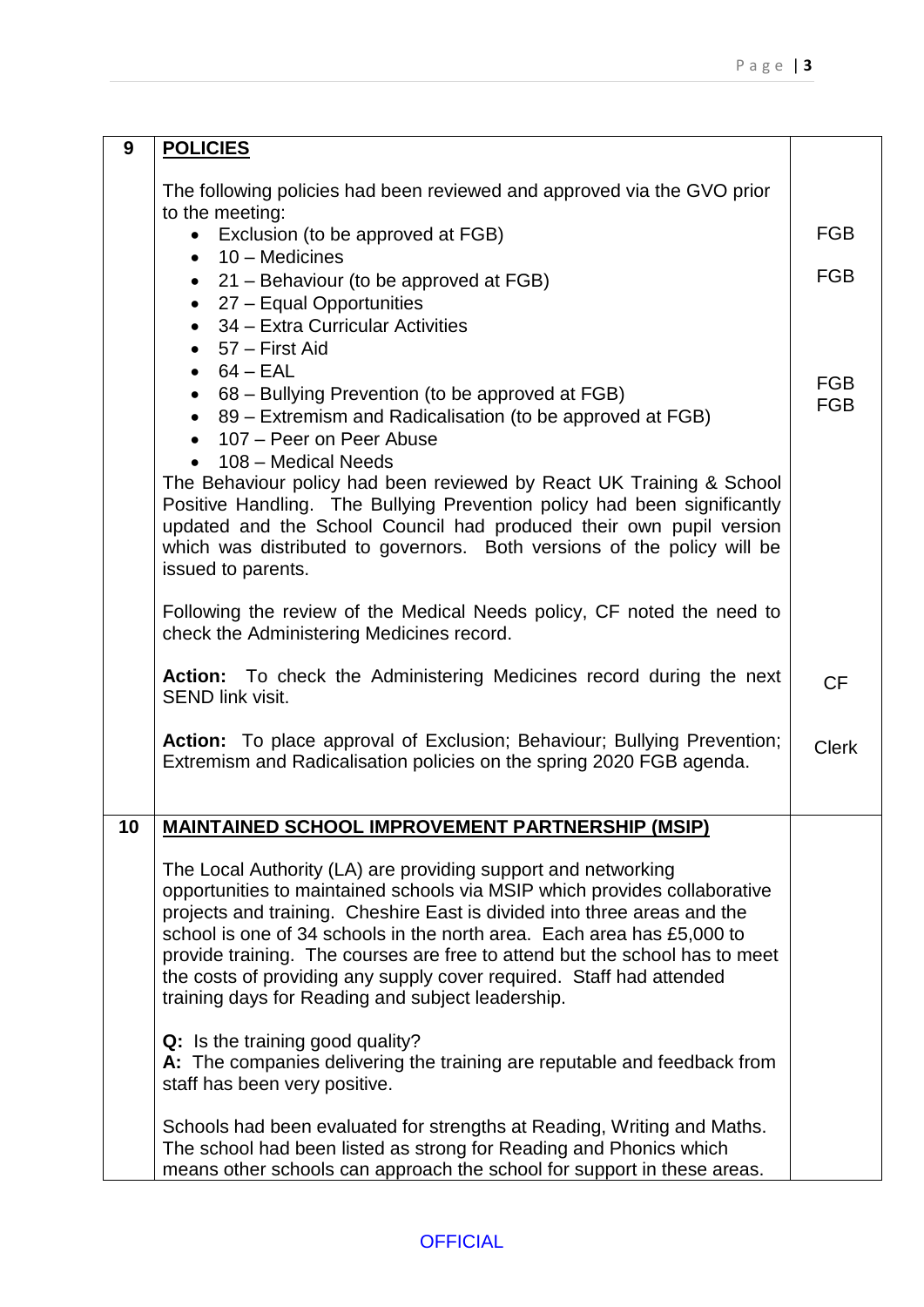| 11 | <b>DIRECTOR'S REPORT</b>                                                                                                                                                                                                                                                                                                                                                                                       |           |
|----|----------------------------------------------------------------------------------------------------------------------------------------------------------------------------------------------------------------------------------------------------------------------------------------------------------------------------------------------------------------------------------------------------------------|-----------|
|    | Item 2 – Important Ofsted Inspection Updates and Ongoing<br><b>Consultation</b>                                                                                                                                                                                                                                                                                                                                |           |
|    | Governors noted the importance of knowing the schools' curriculum intent.<br>The HT advised that she had completed an Ofsted consultation regarding<br>the right to appeal and to query inaccuracies.                                                                                                                                                                                                          |           |
|    | Item 4 – Relationships & Sex Education (RSE) requirements for<br>schools                                                                                                                                                                                                                                                                                                                                       |           |
|    | The HT distributed a draft updated policy for RSE. The school had been<br>covering all aspects of the new curriculum with the exception of Drugs,<br>Alcohol and Tobacco education and Basic First Aid. These had been<br>included in the updated policy. Governors noted that the updated policy<br>was a comprehensive document which clearly set out the age-appropriate<br>objectives for each year group. |           |
|    | Q: There are a lot of topics to cover, will this take up a lot of lesson<br>time?                                                                                                                                                                                                                                                                                                                              |           |
|    | A: The school will still run an Anti-Bullying Day, but most topics can be<br>delivered across the curriculum in science, food technology or other<br>subjects.                                                                                                                                                                                                                                                 |           |
|    | Q: Have any parents ever withdrawn their children from RSE<br>lessons?                                                                                                                                                                                                                                                                                                                                         |           |
|    | A: No, parents can't withdraw children from the National Curriculum but<br>they can withdraw them from sex education in primary schools. The<br>school does adapt lessons to deliver topics in an appropriate way to meet<br>SEND needs.                                                                                                                                                                       |           |
|    | The school has joined the Period Poverty initiative.<br>The school will distribute the updated RSE policy to parents electronically<br>for consultation and comment. This will be followed up with a parent forum<br>to which the school would like a governor to attend. AH agreed to attend<br>the forum.                                                                                                    |           |
|    | Action: To attend the RSE parent forum.                                                                                                                                                                                                                                                                                                                                                                        | AH        |
|    | Item 10 - Underachievement and Physical Activity<br>This will be reviewed as part of the Sports link visit.                                                                                                                                                                                                                                                                                                    |           |
| 12 | <b>MEETING PRECIS</b>                                                                                                                                                                                                                                                                                                                                                                                          |           |
|    | It was agreed that CF will prepare the draft precis of this meeting and<br>forward to LW for approval and upload to school website.                                                                                                                                                                                                                                                                            | <b>CF</b> |
| 13 | <b>ANY OTHER BUSINESS</b>                                                                                                                                                                                                                                                                                                                                                                                      |           |
|    | <b>SEND Conference Report</b><br>MR attended a SEND conference where the schools' data regarding the                                                                                                                                                                                                                                                                                                           |           |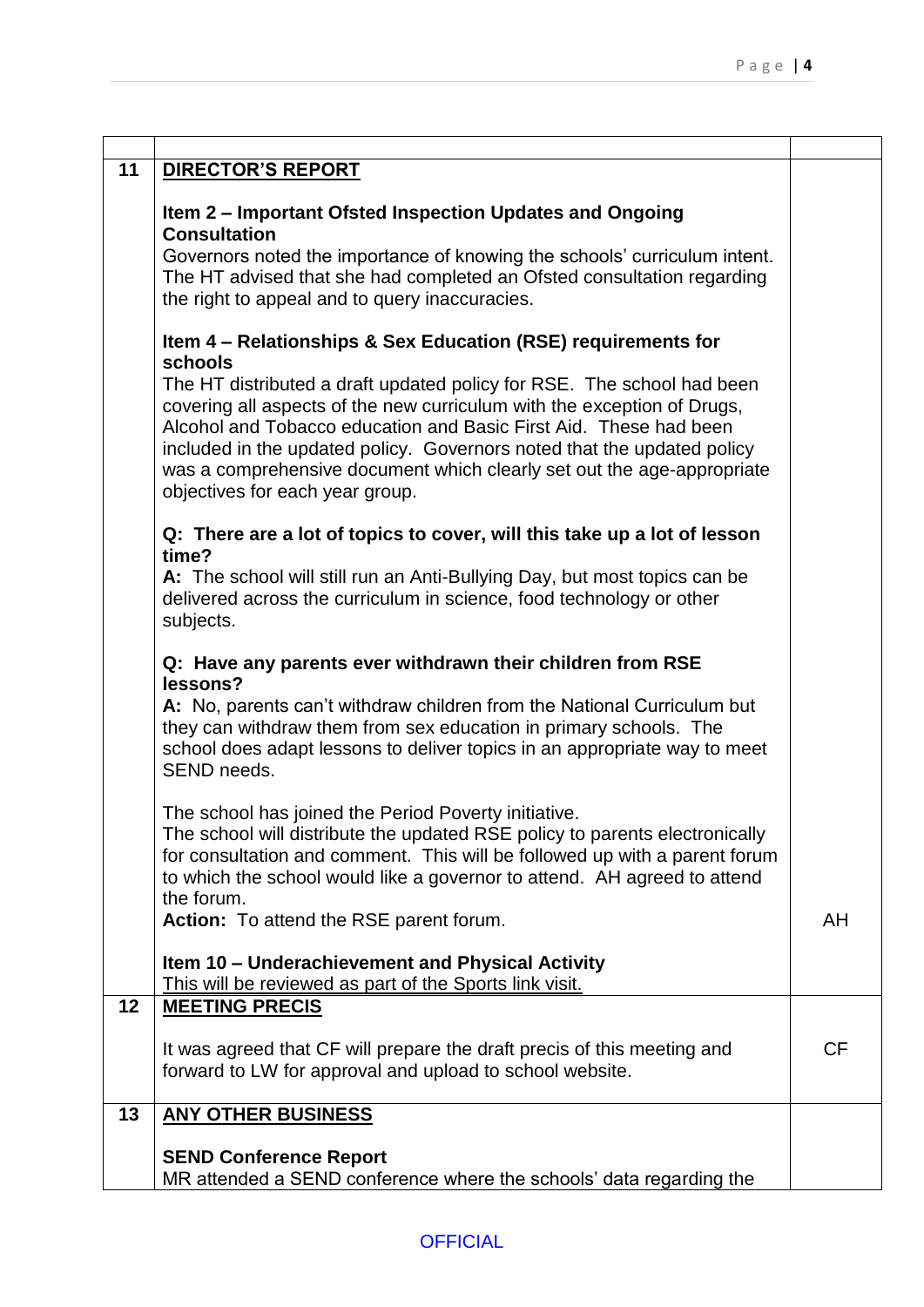|    | types of SEND were compared to national figures:<br>SEND support: School = 15%; National = 13%<br>• EHCP support: School = $2.5\%$ ; National = $2\%$<br>No SEND: School = $82\%$ ; National = $86\%$<br>Cheshire East (CE) has asked schools to collate their SEND data and feed<br>it back to them.<br>Governors were informed that there is a new SEND liaison contact who is |  |
|----|----------------------------------------------------------------------------------------------------------------------------------------------------------------------------------------------------------------------------------------------------------------------------------------------------------------------------------------------------------------------------------|--|
|    | seconded to the service until July 2020 and the Educational Psychologist<br>and Physiotherapist are leaving with no replacements confirmed to date.                                                                                                                                                                                                                              |  |
|    | EHCPs (Educational Health Care Plans) are being streamlined with<br>greater emphasis on the importance of physio and occupational therapy<br>within schools. EHCP's will be issues with a monetary value instead of an<br>allocation of hours which could be confusing for parents.                                                                                              |  |
|    | Q: If a pupil receives an EHCP with a £20,000 allocation, could the                                                                                                                                                                                                                                                                                                              |  |
|    | cheapest options be explored?<br>A: Most EHCP's require one-to-one support. If £5,000 of the allocation<br>had to be spent on a hoist for a pupil, there would not be enough left for<br>support staff.                                                                                                                                                                          |  |
|    | Governors were informed that Visyon had visited the school to provide<br>mental health training for staff at an INSET day and the school had run a<br>mental health week for pupils.                                                                                                                                                                                             |  |
|    | The school plans to change the open zone to a chill out zone and create a<br>sensory room. A relaxation station is to be introduced in the Squirrel Club<br>at lunchtimes for pupils who find the playground to be a challenging<br>environment.                                                                                                                                 |  |
|    | Q: How will the chill out zone, sensory room and relaxation station                                                                                                                                                                                                                                                                                                              |  |
|    | be funded?<br>A: By donations from parents and from Waitrose.                                                                                                                                                                                                                                                                                                                    |  |
|    | Q: Would these new facilities attract more SEND pupils?<br>A: The new facilities aren't specifically for SEND. The aim is to provide<br>quiet spaces for the benefit of all pupils mental health.                                                                                                                                                                                |  |
| 14 | <b>IMPACT STATEMENT</b>                                                                                                                                                                                                                                                                                                                                                          |  |
|    | Governors:                                                                                                                                                                                                                                                                                                                                                                       |  |
|    | Reviewed the results of the teacher workload survey;<br>Reviewed training gaps to increase the knowledge of the governing<br>$\bullet$<br>board;                                                                                                                                                                                                                                 |  |
|    | Considered the impact of the MSIP, particularly the benefits of the<br>staff training offered;                                                                                                                                                                                                                                                                                   |  |
|    | Reviewed the updated RSE policy and curriculum and the schools'                                                                                                                                                                                                                                                                                                                  |  |